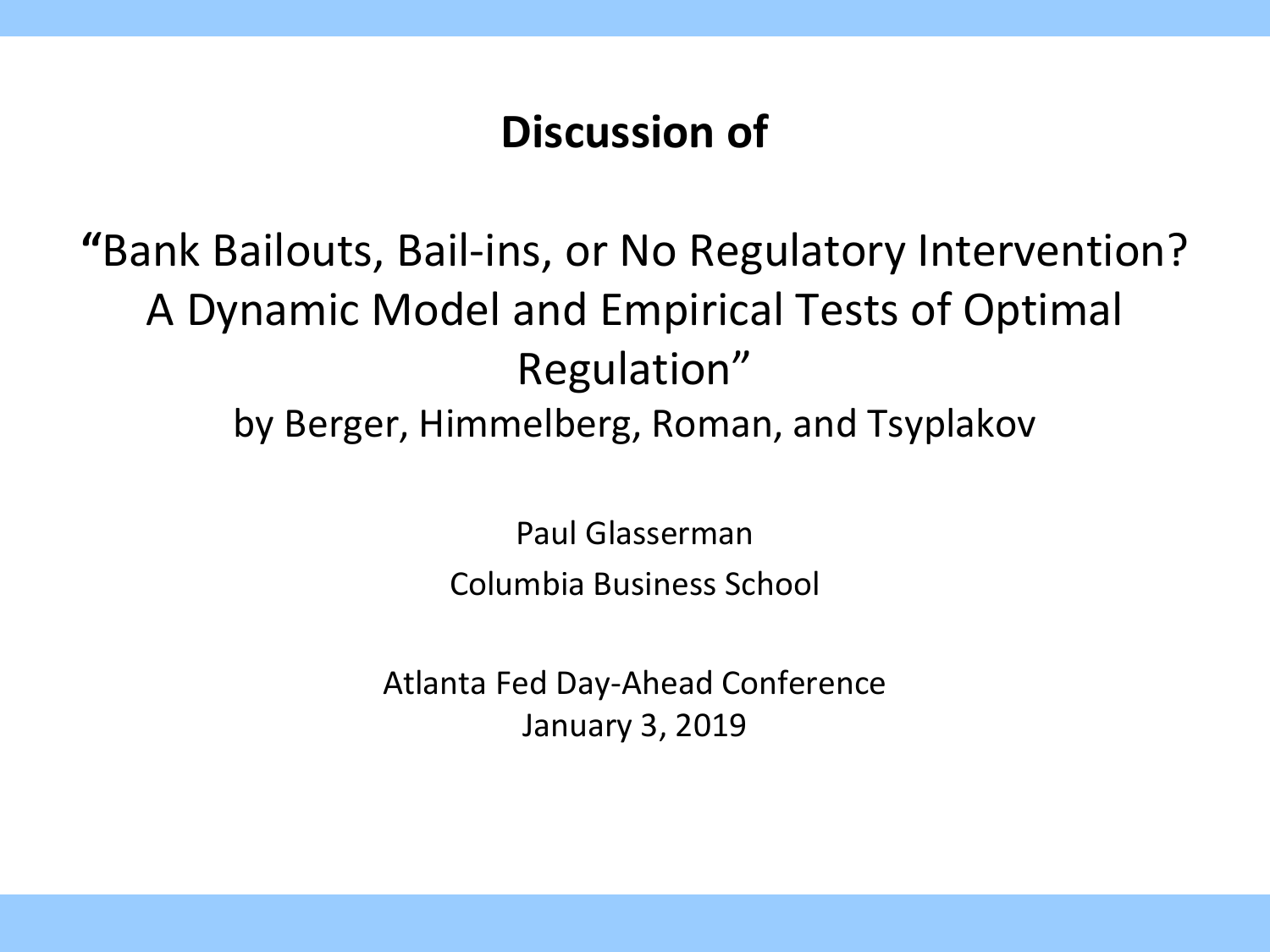### **Summary**

- Paper develops a dynamic model of capital structure choice for a bank, sufficiently rich to capture key features of alternative regulatory policies and compare their effects
- Model predicts that
	- Bail-ins and bailouts result in lower social costs than no intervention
	- A bail-in regime leads banks to choose higher capital levels and leads regulators to intervene sooner than with bailouts
- Paper finds empirical support in changes in bank capital in transition from 2000-2007 (bailout regime) to 2010-2017 (bail-in regime)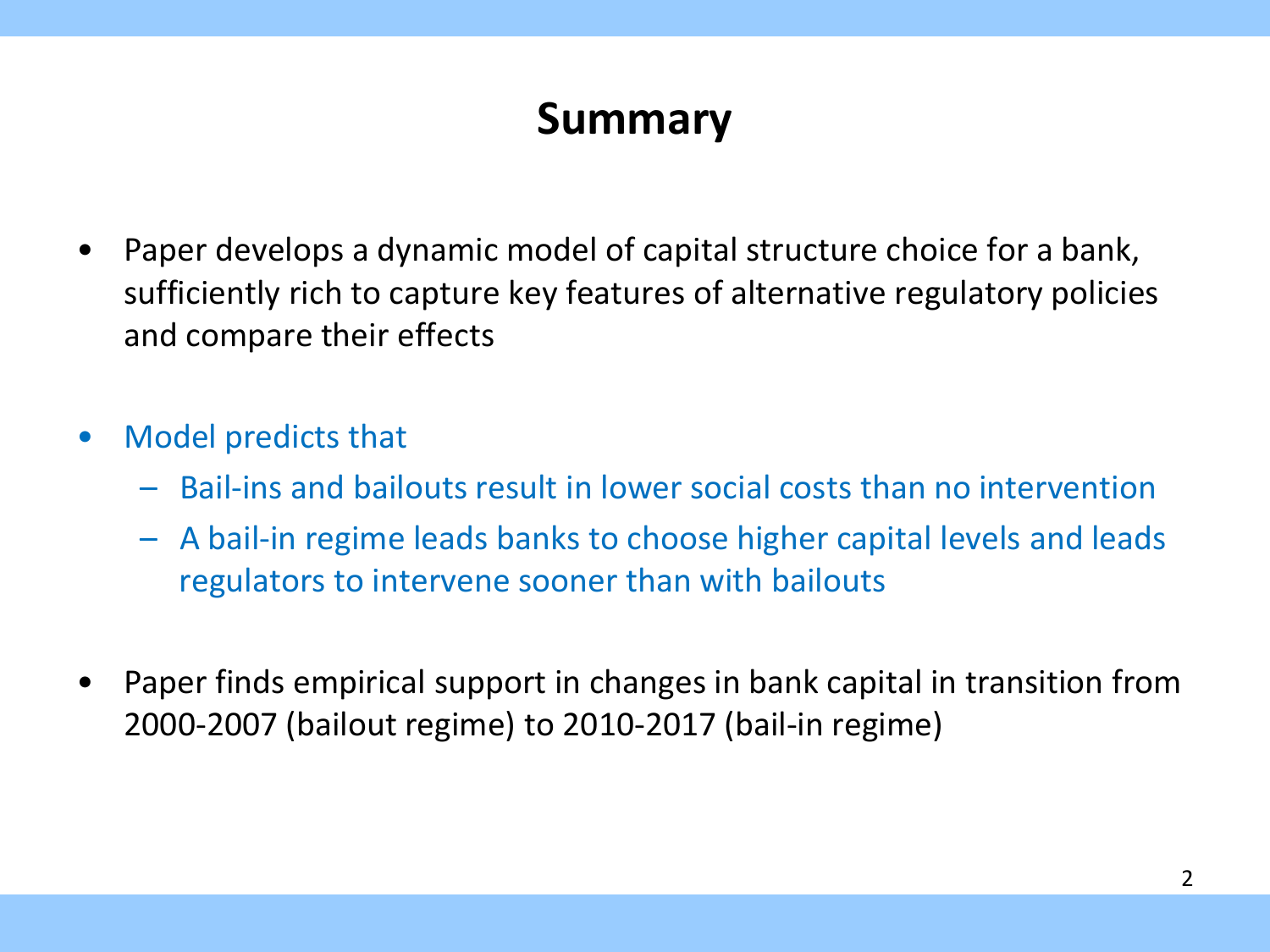### **Main Findings and Questions**

- Model predicts that
	- Bail-ins and bailouts result in lower social costs than no intervention
	- A bail-in regime leads banks to choose higher capital levels and leads regulators to intervene sooner than with bailouts

- How does the paper model these policy choices?
- What drives the conclusions?
- What features of a dynamic formulation are important?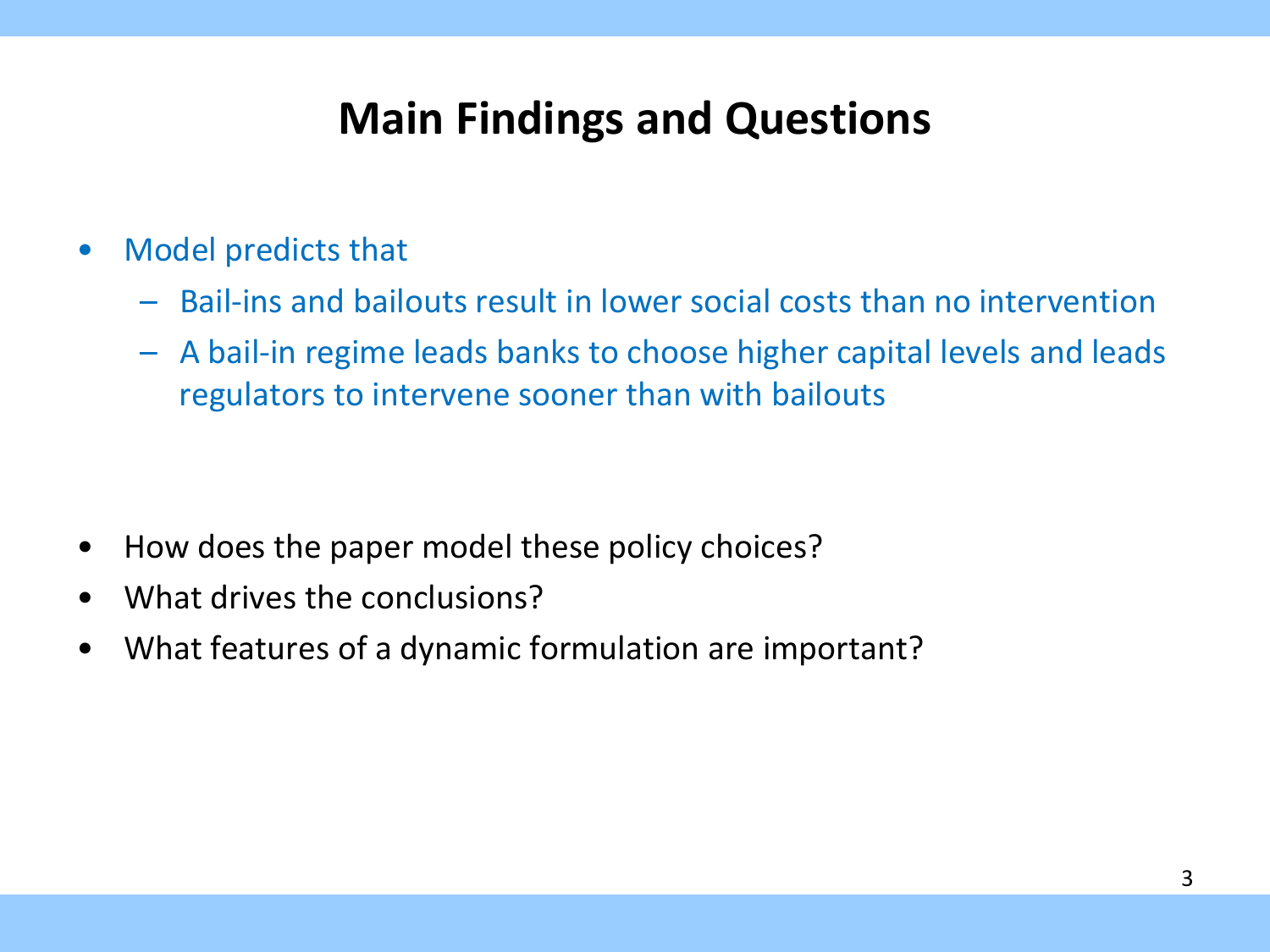# **Modeling Policy Tools**

- All interventions are triggered by capital ratios
- Bailouts
	- Regulator takes a 2% stake in the bank at market value no subsidy
	- Could private mandatory equity issuance work?
- Bail-ins
	- Shareholders wiped out, sub debt converted to equity
	- "higher-trigger" bail in: capital ratios of 2% to 5.5%
- No regulatory intervention
	- Bankruptcy when book value of equity becomes zero or negative
- Stress test
	- Bank blocked from paying dividends
	- Used in bail-in and no-intervention regimes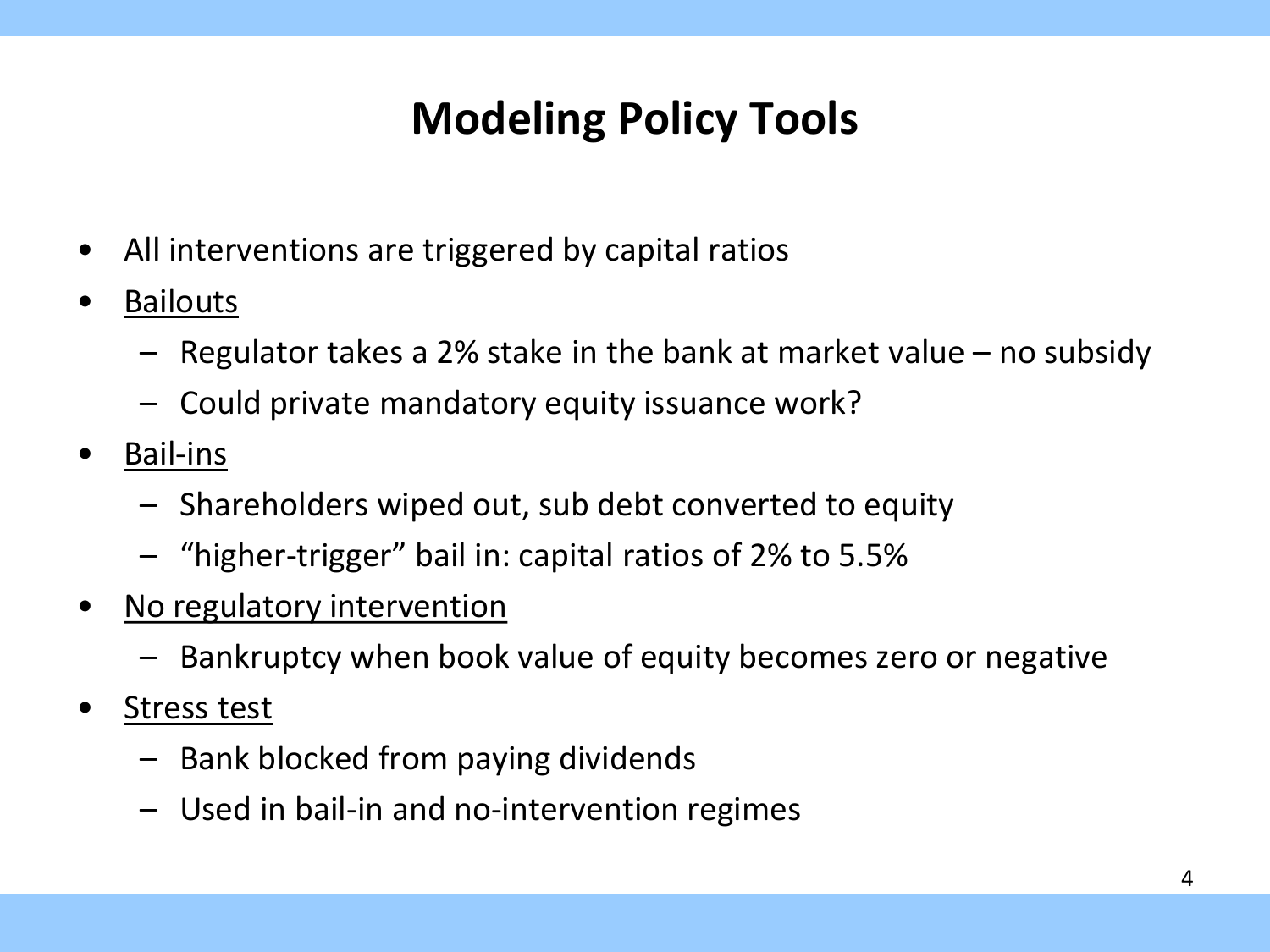## **Optimal Triggers**

- In each regime, regulator sets triggers to maximize Value of bank minus social costs of bank's default
- Bank chooses level of senior and sub debt to maximize value of bank
- Bank shareholders choose recapitalization strategy to maximize value of equity
	- *Creating incentives for the bank to issue equity is key*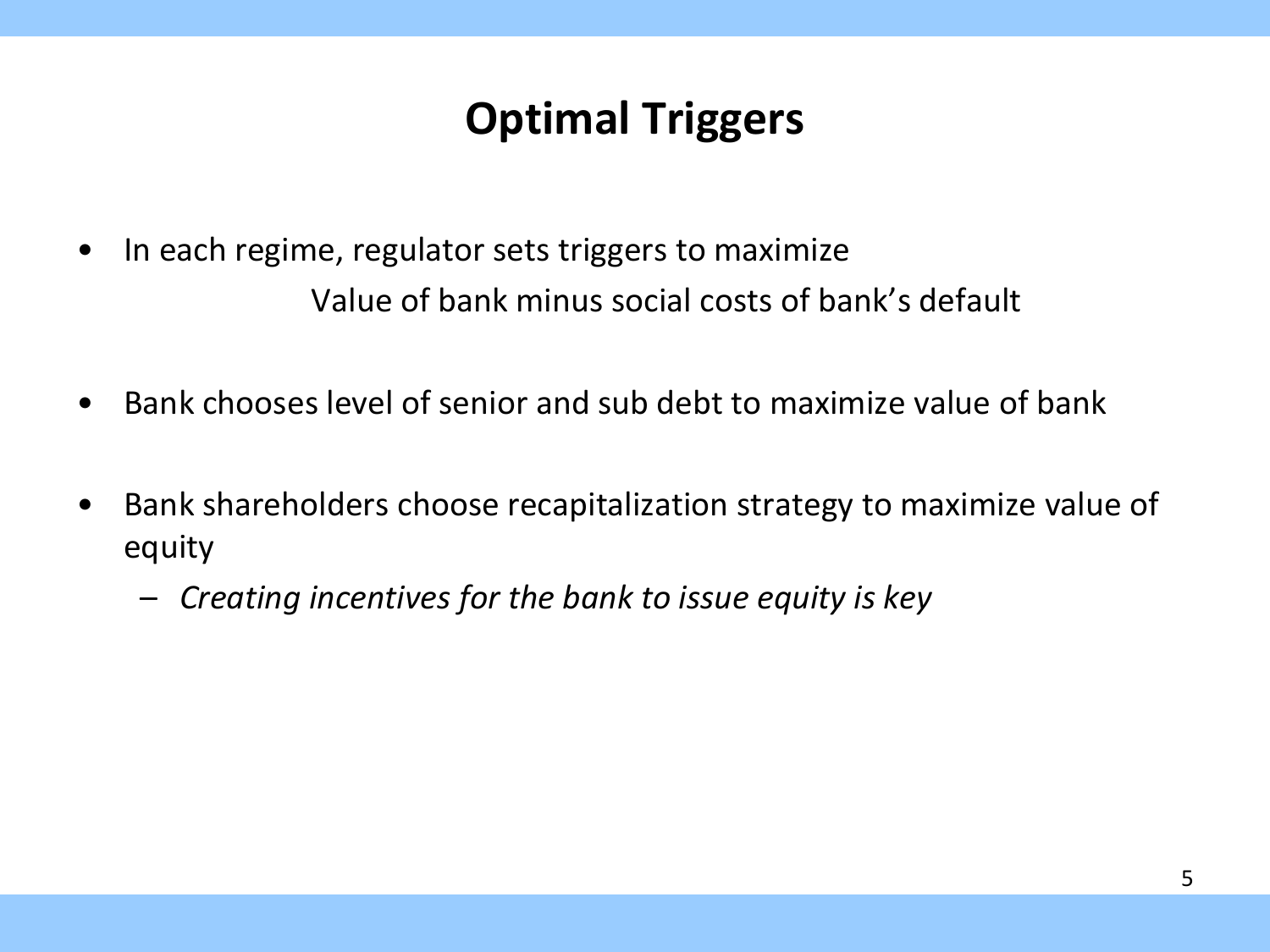## **Main Drivers of Conclusions: My Thoughts**

- Bail-ins and bailouts have lower social costs than no-intervention because they avoid default costs
	- This is the promise of orderly resolution through bail-ins
	- Implicit skepticism of "living wills" for orderly bankruptcy
- Punitive treatment of shareholders at bail-in leads them to raise equity to avoid a bail-in
- Jump risk? In the bail-in regime, shareholders may prefer to fail big through a jump than diffuse to the trigger and thus inject equity to survive until the next jump
	- We find something similar in Chen, Glasserman, Nouri, and Pelger (2017), dynamic capital structure model with CoCos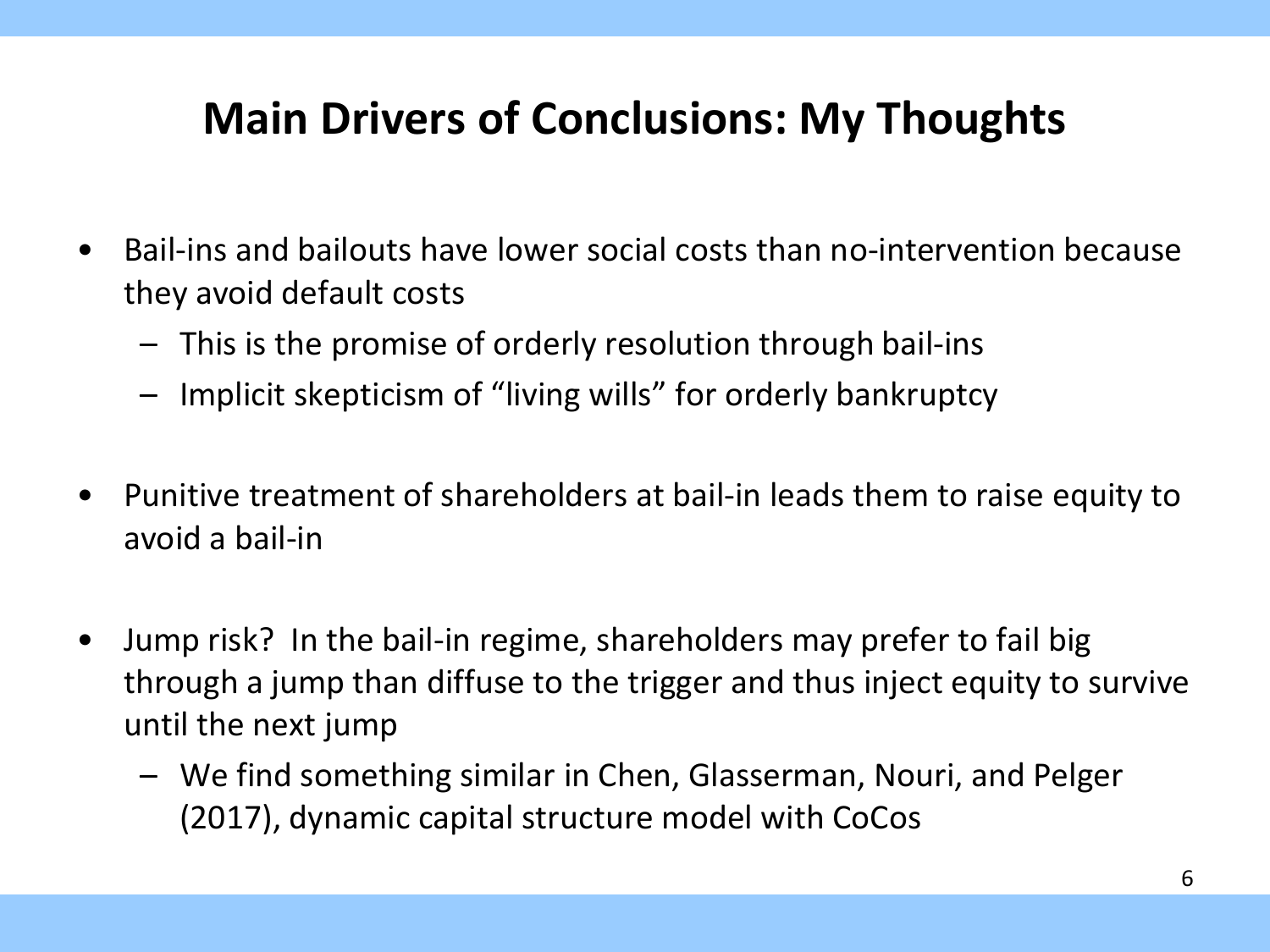#### **Importance of a Dynamic Model**

- Paper emphasizes importance of a dynamic model, and I agree
	- We made some related points in CGNP (2017)
- In a static model, shareholders "never" inject additional equity
- There is always debt overhang: as long as creditors get some benefit, shareholders get less than what they would put in
- In a Merton model, the delta of the equity option is always  $<$  1
	- Efforts to incentivize equity issuance are doomed in this framework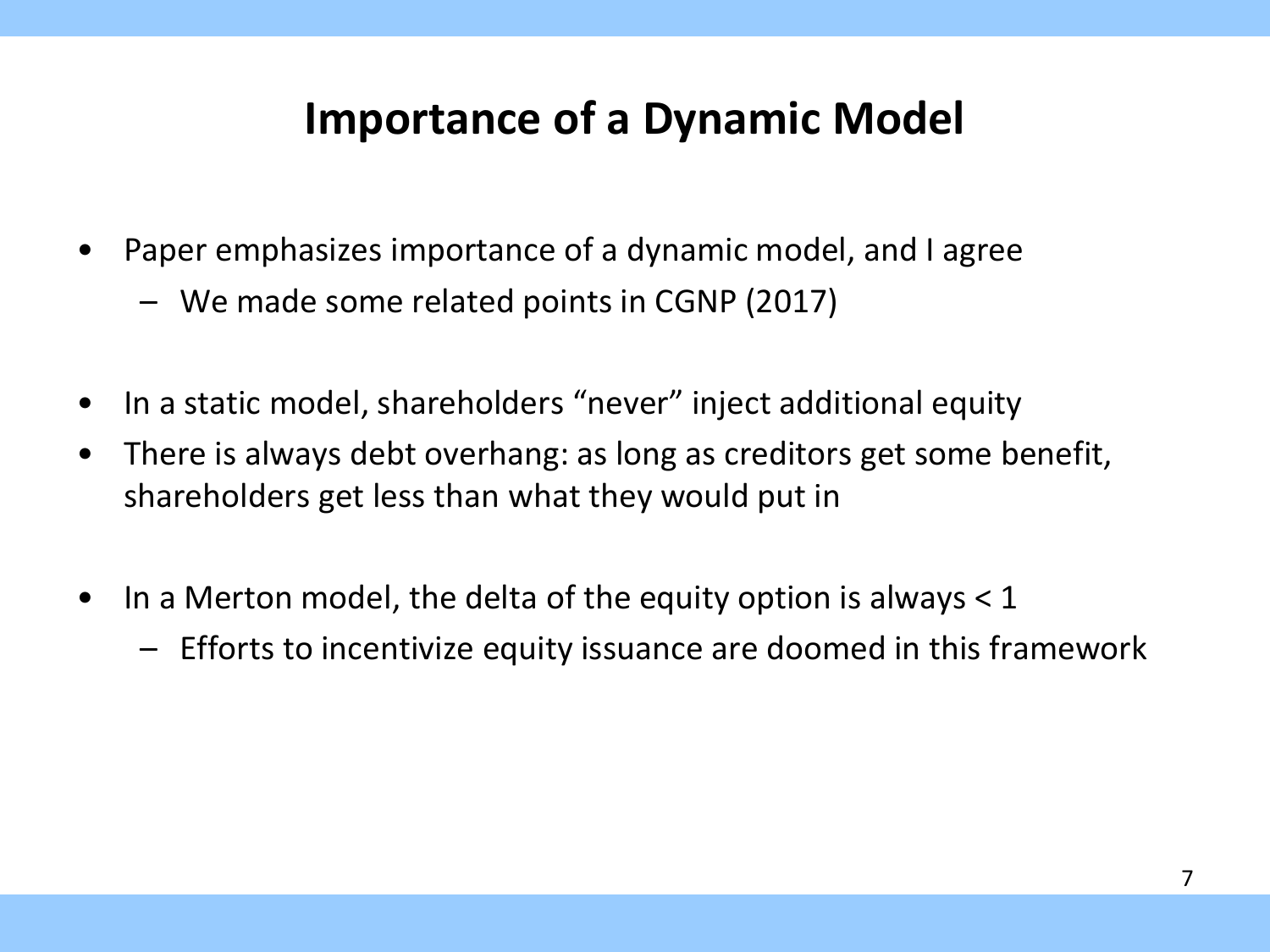### **Importance of a Dynamic Model – II**

- In a dynamic model, shareholders benefit from higher capital when they issue debt  $-$  they issue at a higher price
- Key feature needed in a dynamic model: debt rollover
- Paper studies rollover rate
	- Higher rollover rate leads to less aggressive bail-in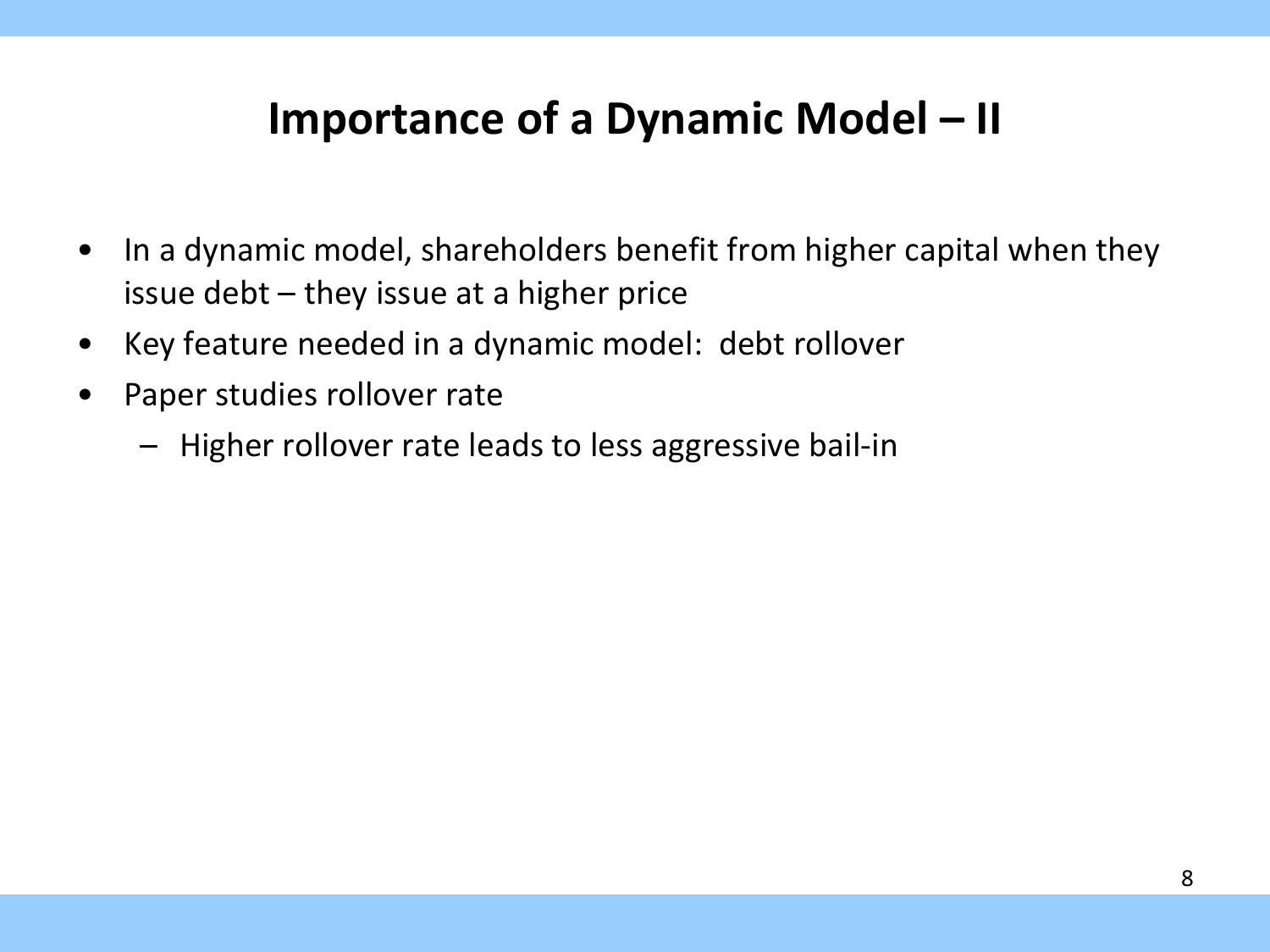## **Importance of a Dynamic Model – II**

- In a dynamic model, shareholders benefit from higher capital when they issue debt – they issue at a higher price
- Key feature needed in a dynamic model: debt rollover
- Paper studies rollover rate
	- Higher rollover rate leads to less aggressive bail-in
- Three mechanisms contributing to capital injections
	- Debt rollover
	- Wipe-out at bail-in
	- Jump risk(?)
- It would be interesting to unpack these effects to see how they contribute to optimal equity issuance by bank (and bank's optimal policy)
- Also, what is impact of stress test (dividend stopper)?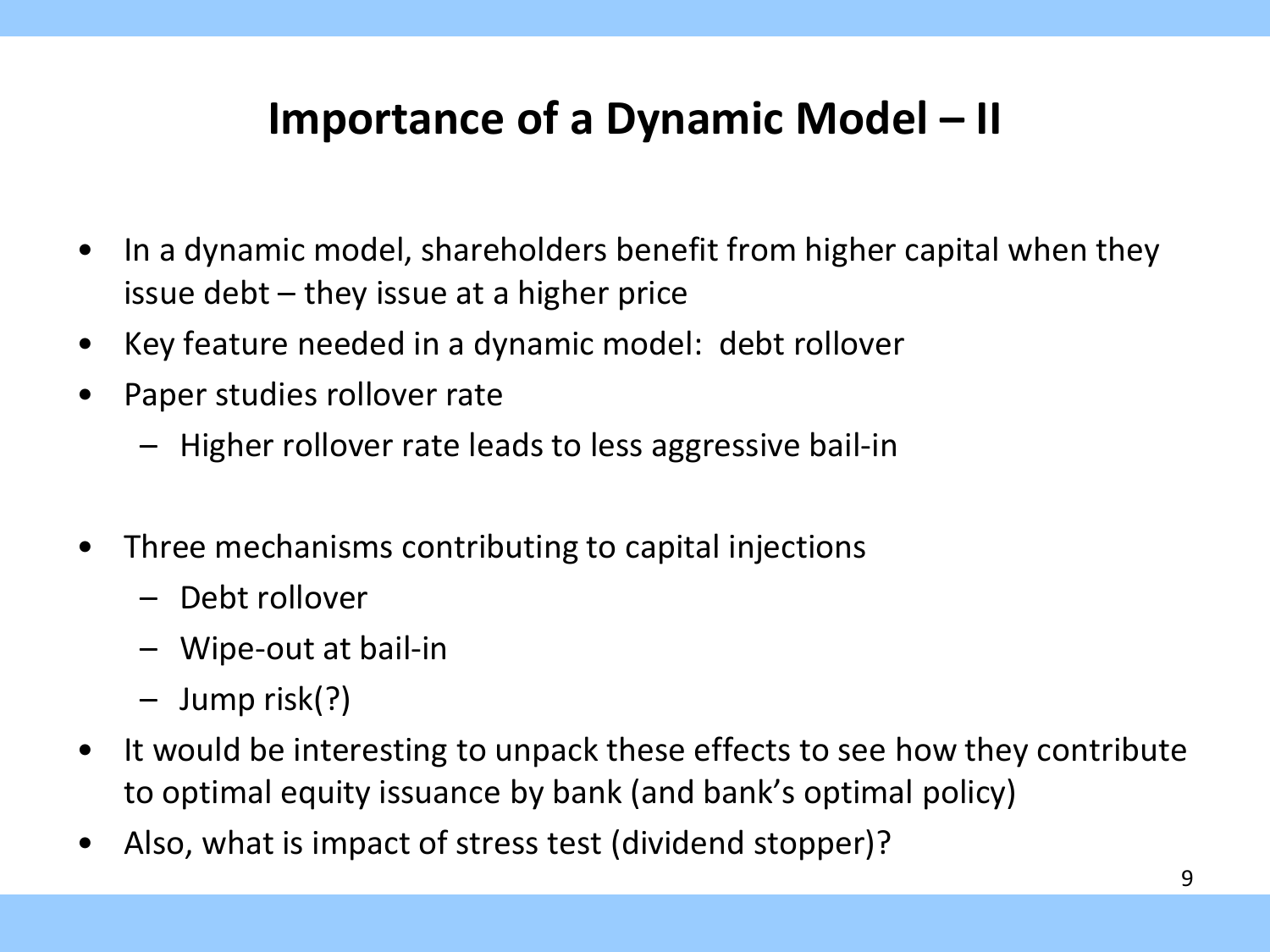#### **How to Interpret Shareholder Wipe Out at Bail-In?**

- Is it punitive expropriation? Or the result of previously unrealized losses?
- Best places to look
	- Bank Recovery and Resolution Directive (BRRD) in Europe
	- Title II resolution and TLAC rules in the U.S.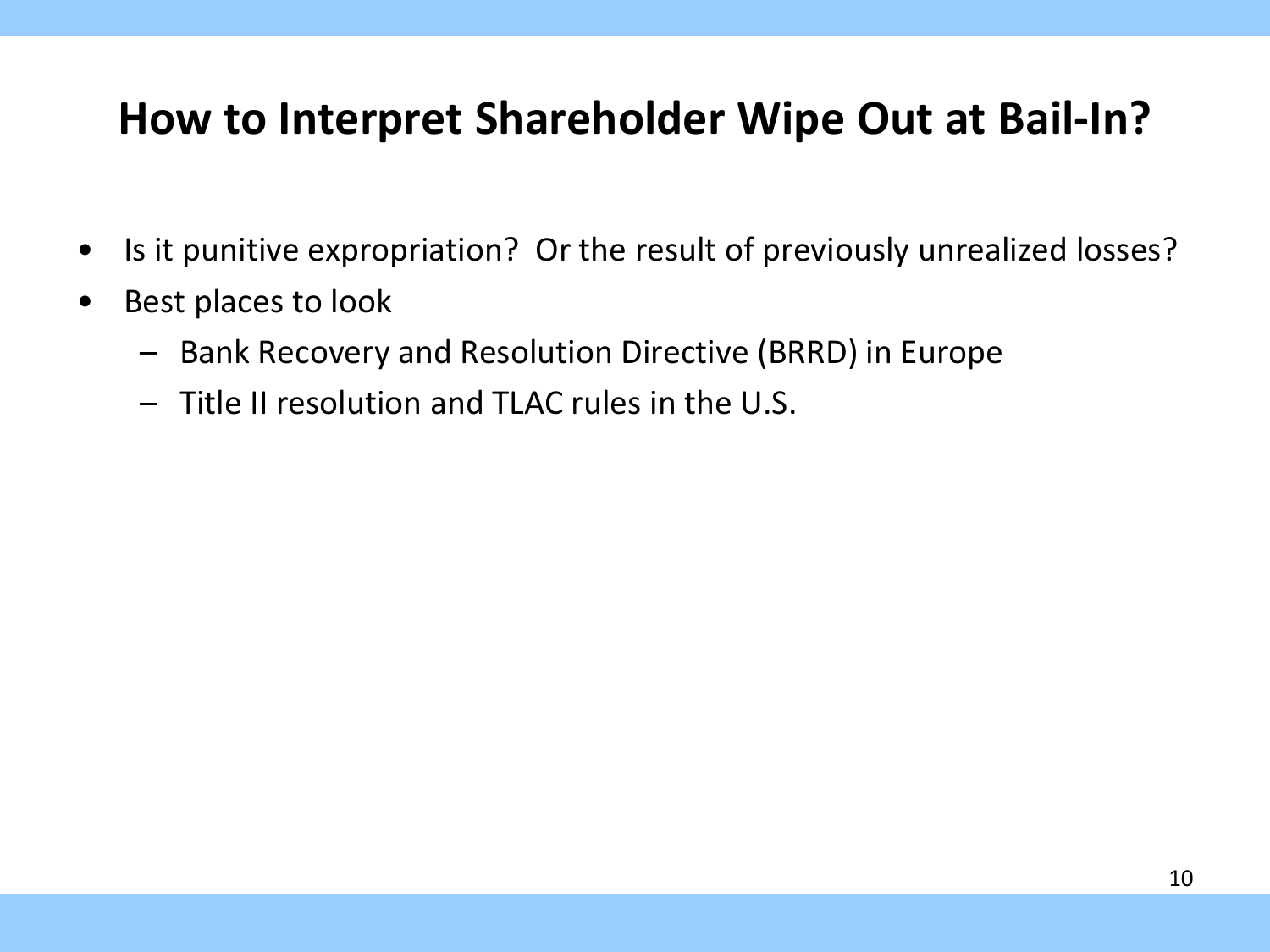#### **How to Interpret Shareholder Wipe Out at Bail-In?**

- Is it punitive expropriation? Or the result of previously unrealized losses?
- Best places to look
	- Bank Recovery and Resolution Directive (BRRD) in Europe
	- Title II resolution and TLAC rules in the U.S.
- Both have "no creditor worse off" principle: *no creditor or shareholder shall incur greater losses than they would have incurred if the institution had been wound up under normal insolvency proceedings* (BRRD)
- Under Title II FDIC rules, shareholders are *issued call options, warrants or other contingent value rights for their claims, which would not have any value until the unsecured claimants had been paid in full.*
- So equity wipe out may be *de facto* rather than *de jure*
- How sensitive are conclusions to the wipe-out assumption? Perhaps it can be motivated through unrealized loss rather than regulatory action  $11$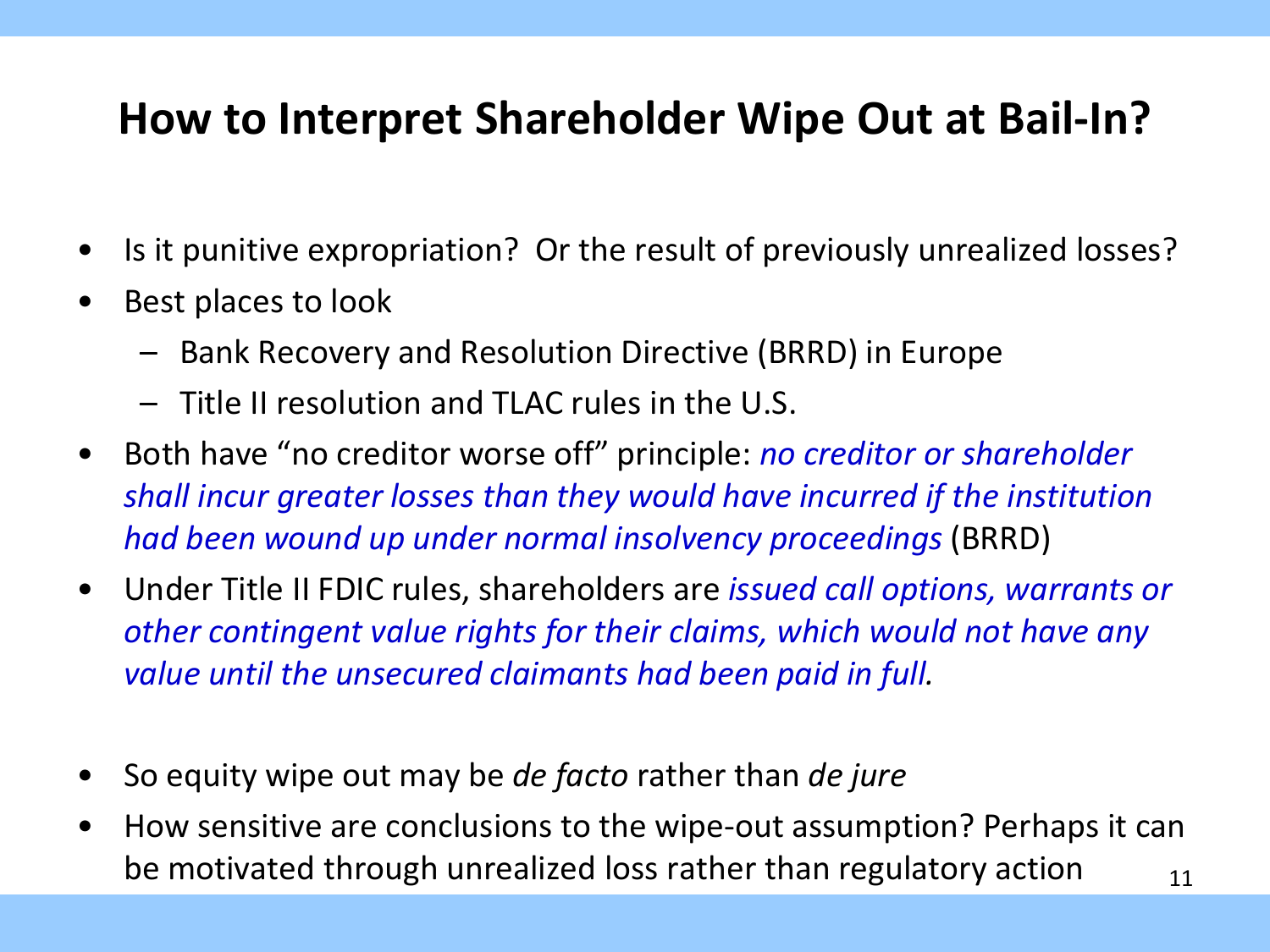#### **Have We Transitioned From Bailouts to Bail-Ins?**

- According to the paper, large banks had
	- bailout expectations in 2000:Q3 to 2007:Q2
	- bail-in expectations in 2010:Q3 to 2017:Q2
- Transition associated with higher capital ratios, loss of ratings uplift
- How firm are the new expectations?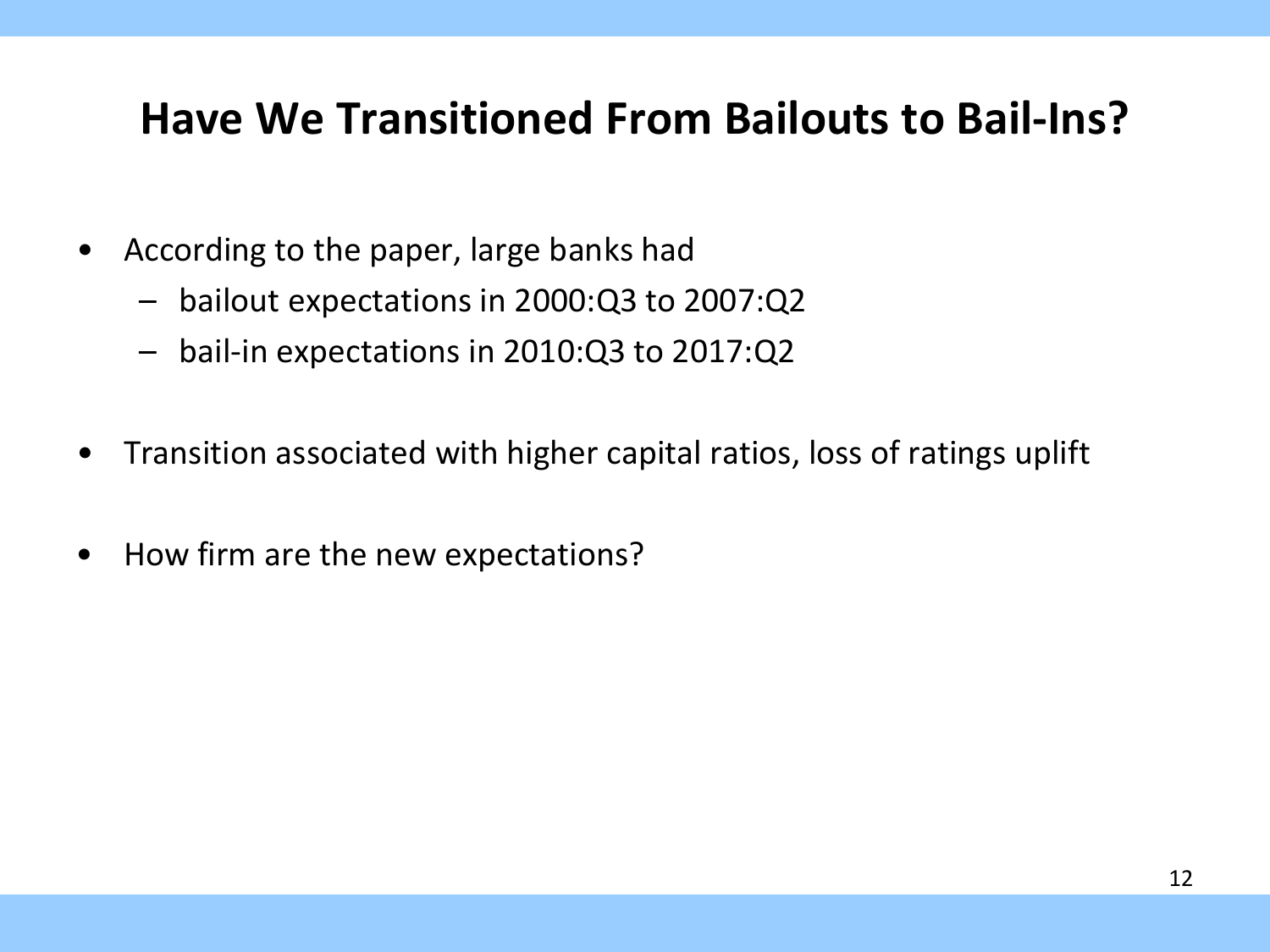#### **Have We Transitioned From Bailouts to Bail-Ins?**

• In joint OFR work with Kay, Neuberg, and Rajan, we exploit a change in CDS definitions for European banks ("government intervention" event) to develop a market-based measure of the credibility of no-bailout reforms, average over 19 banks



- By this measure, credibility improved up to 2016
- Trend reversed following partial bail-outs of Italian banks
- Unclear to what extent doubts in Europe apply in the U.S.